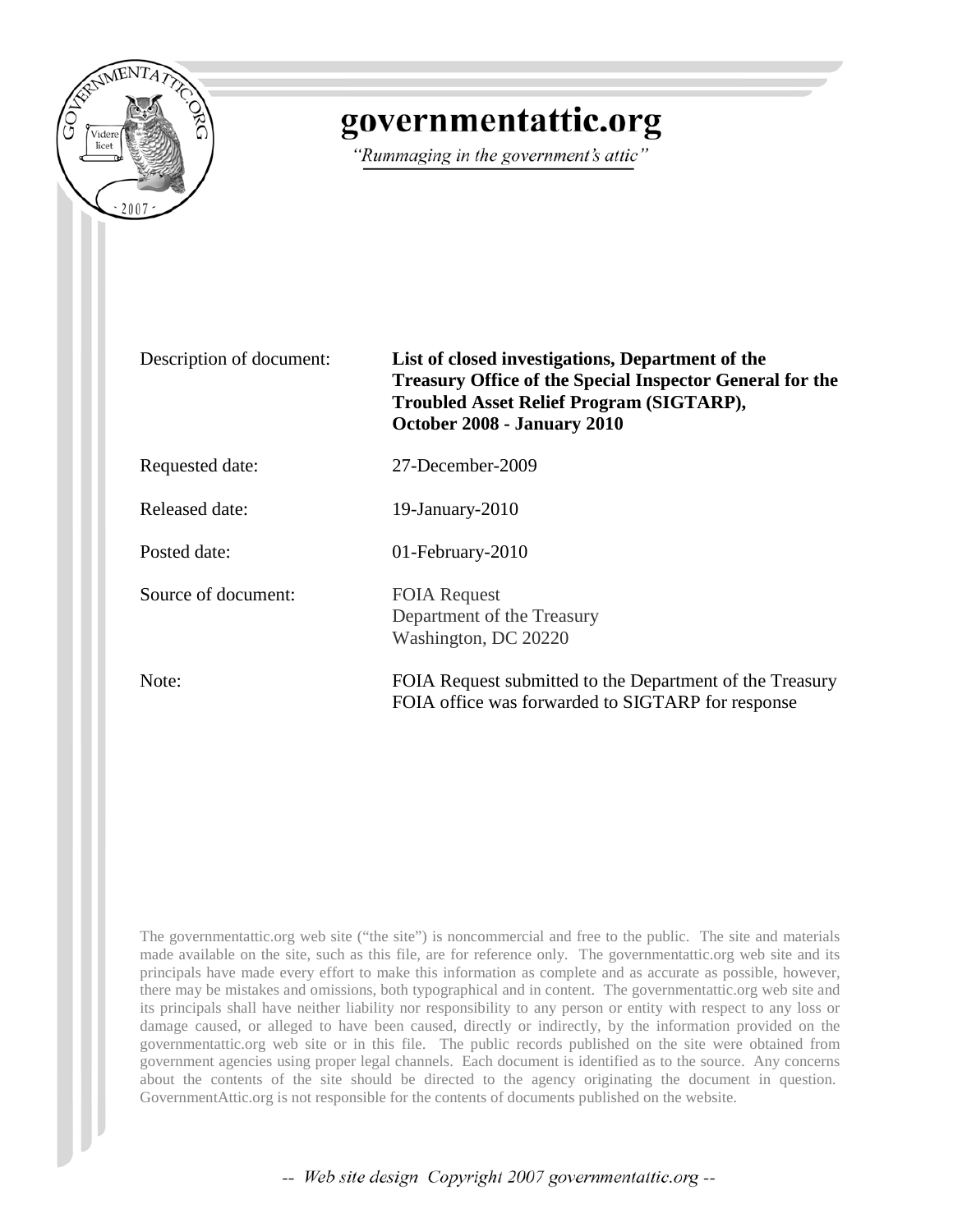

**OFFICE OF THE SPECIAL INSPECTOR GENERAL**  FOR THE TROUBLED AsSET REUEF PROGRAM 1801 L STREET, NW

WASHINGTON, D.C. 20220

January 19,2010

Re: FOIA No. 2010-01-001

This responds to your December 27,2009, Freedom of Information Act ("FOIA"), 5 U.s.C § 552, request. On January 8, 2010, the Office of the Special Inspector General for the Troubled Asset Relief Program (SIGTARP) received your FOIA request, which seeks "a printout of the IG investigations closed since October 1, 2008".

SlGT ARP has located the enclosed responsive record. Certain information has been redacted from this record pursuant to 5 U.S.C  $\S$  552 b(6) and b(7)(C). Exemption b(6) protects information on "personnel and medical files and similar files the disclosure of which would constitute a clearly unwarranted invasion of personal privacy" and exemption  $b(7)(C)$  protects "information compiled for law enforcement purposes, but only to the extent that the production of such law enforcement records or information ... could reasonably be expected to constitute an unwarranted invasion of personal privacy."

The Department of Treasury's Freedom of Information Regulation, 31 C.F.R. § l .5(i)(1)(ii), provides for administrative review by the Special Inspector General of any denial of information if a written appeal is filed within 35 days from the date of this letter. If you should choose to appeal, your appeal should be sent to Freedom of Information Appeal, DO, Assistant Director, Disclosure Services, Department of the Treasury, 1500 Pennsylvania Avenue, NW, Washington, DC 20220, and should be accompanied by a copy of your initial request, a copy of this letter, and your statement of circumstances, reasons and arguments supporting disclosure of the requested information.

<sup>&</sup>lt;sup>1</sup> The Director of Disclosure Services, Department of Treasury, forwarded your FOIA request to SIGTARP on January  $8<sup>th</sup>$ . This response relates exclusively to covered records in the possession of SIGTARP.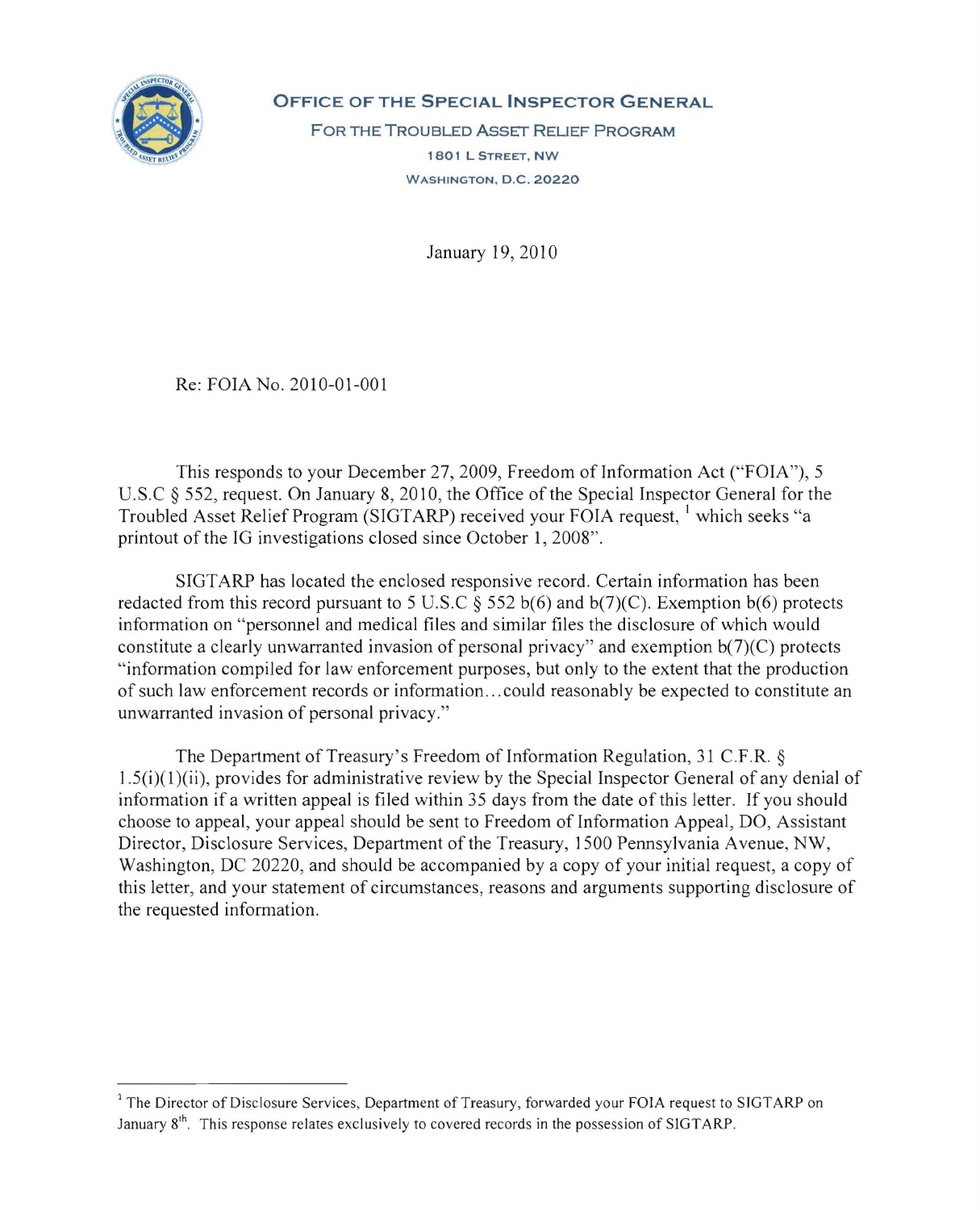Should you have any questions concerning your FOIA request, please contact me at 202- 622-1419. Please reference the above FOIA number when making inquiries about this matter.

Sincerely,

Hatcheslede"

Kristine Belisle Communications Director